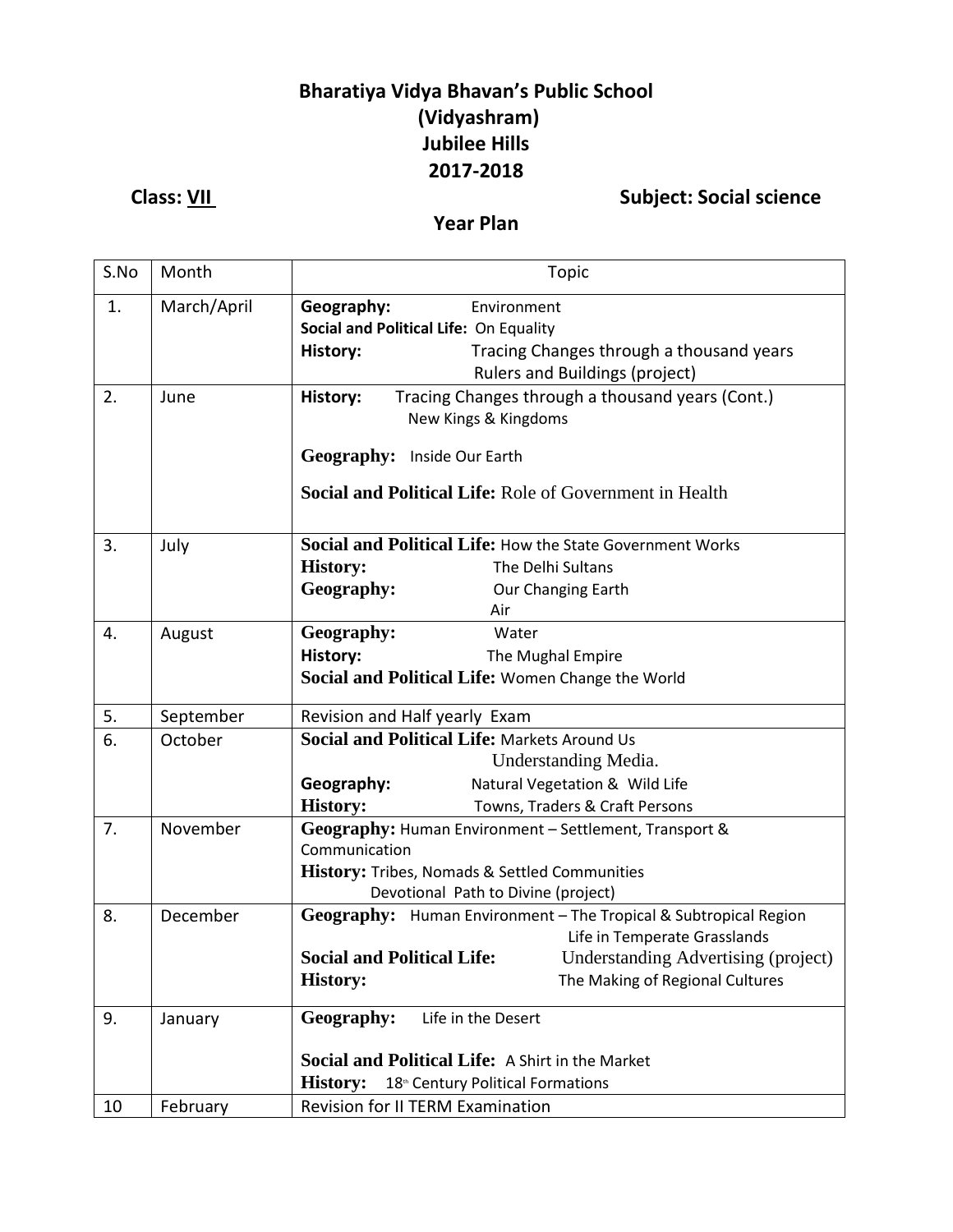## **Term I syllabus for Assessment**

| <b>Type of Assessment</b> | <b>Syllabus</b>                                        |  |  |
|---------------------------|--------------------------------------------------------|--|--|
| Periodic test 1           | Social political life : On Equality<br>$\bullet$       |  |  |
|                           | Geography<br>: Environment<br>$\bullet$                |  |  |
| Periodic test 2           | Social political life : How the State Government Works |  |  |
|                           | Geography<br>: Inside Our Earth                        |  |  |
| Half-Yearly examination   | Geography:                                             |  |  |
|                           | Environment                                            |  |  |
|                           | Inside Our Earth                                       |  |  |
|                           | Our Changing Earth                                     |  |  |
|                           | Air                                                    |  |  |
|                           | Water                                                  |  |  |
|                           | <b>Social Political Life:</b>                          |  |  |
|                           | On Equality                                            |  |  |
|                           | Role of Government in Health                           |  |  |
|                           | How the State Government Works                         |  |  |
|                           | Women Change the World                                 |  |  |
|                           | History:                                               |  |  |
|                           | Tracing Changes through a thousand years               |  |  |
|                           | New Kings & Kingdoms                                   |  |  |
|                           | The Delhi Sultans                                      |  |  |
|                           | The Mughal Empire                                      |  |  |
|                           |                                                        |  |  |
|                           |                                                        |  |  |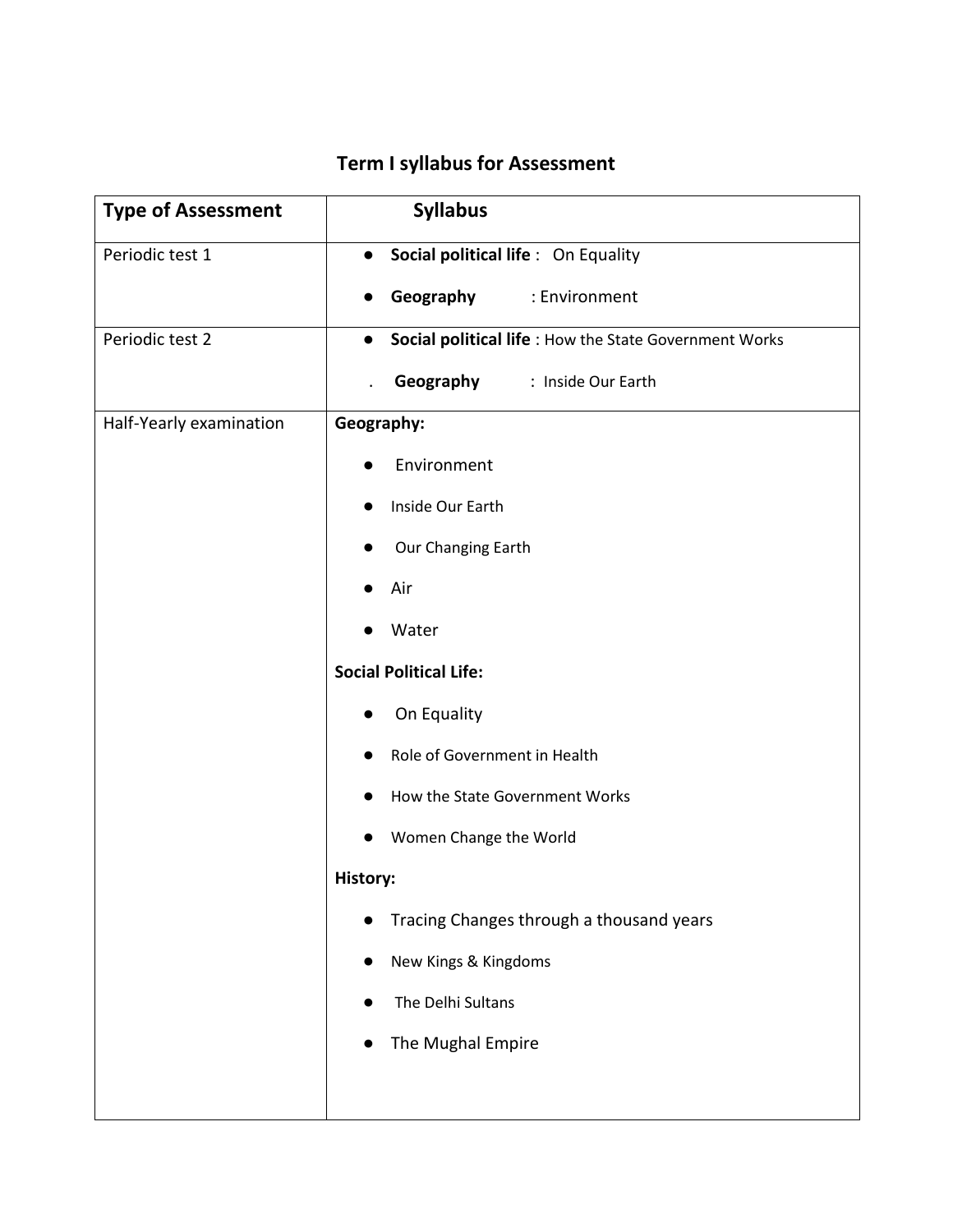# **Term II syllabus for Assessment**

| <b>Type of Assessment</b> | <b>Syllabus</b>                                                        |  |
|---------------------------|------------------------------------------------------------------------|--|
| Periodic test 3           | Social Political Life: Markets Around Us<br>$\bullet$                  |  |
|                           | <b>History</b><br>: Towns, Traders & Craft Persons                     |  |
|                           |                                                                        |  |
| <b>Revision test</b>      | • Geography: Human Environment - Settlement, Transport &               |  |
|                           | Communication                                                          |  |
|                           | <b>History</b> : The Making of Regional Cultures                       |  |
| Annual examination        | Geography                                                              |  |
|                           | Environment                                                            |  |
|                           | Natural Vegetation & Wild Life<br>$\bullet$                            |  |
|                           | Human Environment - Settlement, Transport & Communication<br>$\bullet$ |  |
|                           | Human Environment - The Tropical & Subtropical Region<br>$\bullet$     |  |
|                           | Life in Temperate Grasslands                                           |  |
|                           | Life in the Desert                                                     |  |
|                           | History:                                                               |  |
|                           | Towns, Traders & Craft Persons                                         |  |
|                           | The Mughal Empire<br>$\bullet$                                         |  |
|                           | Tribes, Nomads & Settled Communities                                   |  |
|                           | The Making of Regional Cultures<br>$\bullet$                           |  |
|                           | 18 <sup>th</sup> Century Political Formations                          |  |
|                           | <b>Social Political Life:</b>                                          |  |
|                           | On Equality                                                            |  |
|                           | <b>Markets Around Us</b><br>$\bullet$                                  |  |
|                           | <b>Understanding Media</b><br>$\bullet$                                |  |
|                           | <b>Understanding Advertising</b><br>$\bullet$                          |  |
|                           | A Shirt in The Market                                                  |  |
|                           |                                                                        |  |